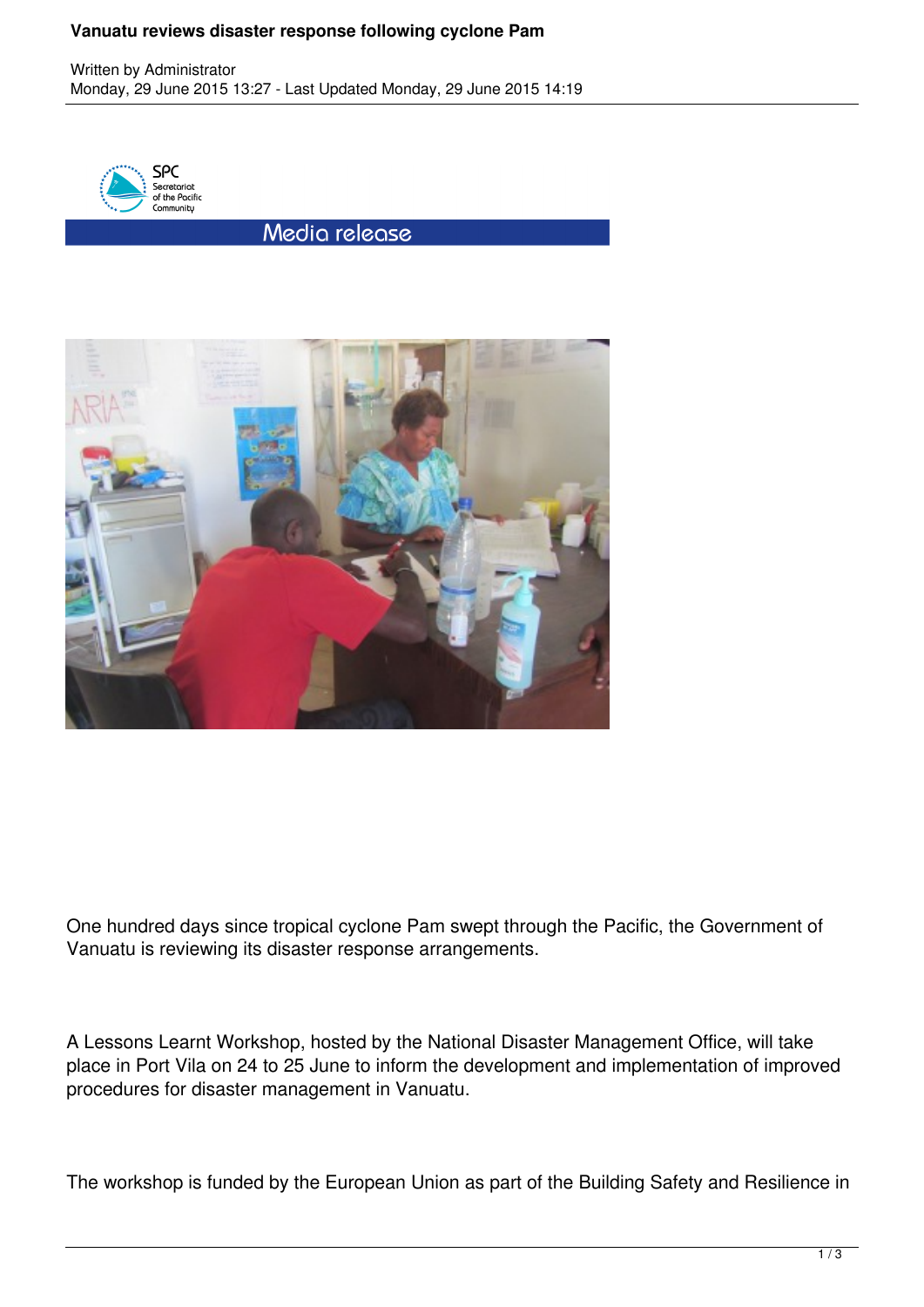## **Vanuatu reviews disaster response following cyclone Pam**

Written by Administrator Monday, 29 June 2015 13:27 - Last Updated Monday, 29 June 2015 14:19

the Pacific Project, an initiative implemented by the Secretariat of the Pacific Community (SPC).

It will examine the coordination, early warning, information management, logistics and assessments that took place in the immediate aftermath of tropical cyclone Pam – all essential discussion topics following a disaster event of this magnitude.

In addition, the organisers are keen to understand how the response operations addressed issues relating to the different needs of different groups, protection and displacement.

These topics are particularly important as they relate to how the national arrangements met the needs of approximately 65,000 people who were displaced by the cyclone.

The Lessons Learnt Workshop will involve representatives of the Government of Vanuatu, SPC, civil society organisations, faith-based groups, non-governmental organisations, the European Union, United Nations agencies, regional organisations and the private sector.

The National Disaster Management Office hopes the workshop will provide partners with the opportunity to discuss the challenges faced during the response to tropical cyclone Pam, highlight areas of strength that can be built upon and help to develop practical solutions to include in work plans to support effective future disaster response.

The involvement of SPC is an opportunity to obtain feedback on its technical support role in the areas of food security, health surveillance, post disaster impact assessments and coordination support.

 The objective of the ACP-EU 'Building Safety and Resilience in the Pacific' project is to reduce the vulnerability, as well as the social, economic and environmental costs of disasters caused by natural hazards, thereby achieving regional and national sustainable development and poverty reduction goals in 15 Pacific countries of the Africa Caribbean Pacific (ACP) group of states.

**Media contact:** Suzanne Paisley, DRM Officer, Secretariat of the Pacific Community, Suva, Fiji,